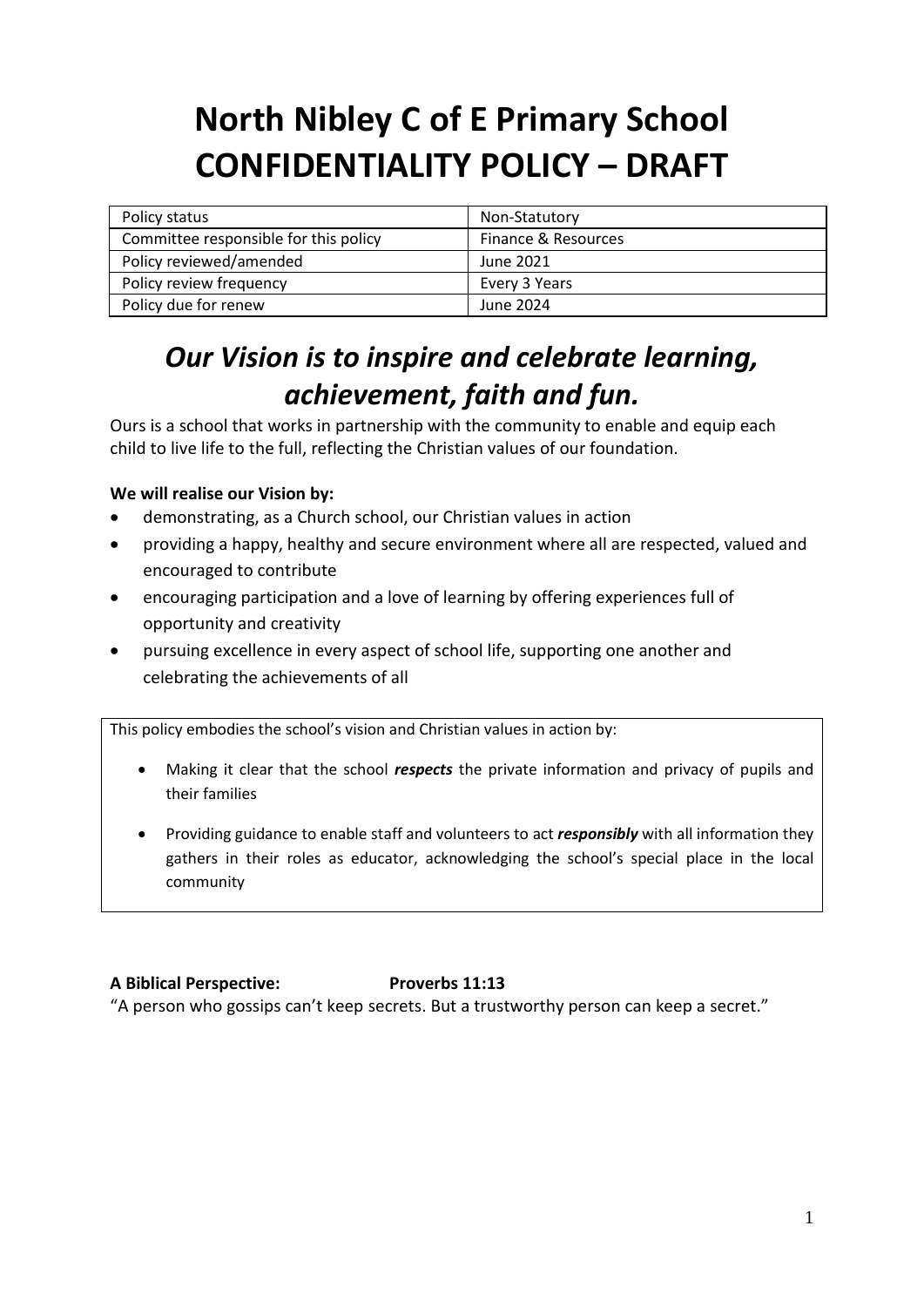#### **Introduction:**

When teachers are working with children and young people on personal, social and health education programmes, or in the teaching of any sensitive or controversial issue, it is possible that some children will want to discuss information that is of a personal nature, or they may sometimes make disclosures about 'risky' or illegal behaviour. It is very important that the school supports its pupils, parents and staff by having a clear policy on confidentiality, to provide guidance when these situations occur.

Young people need to be clear about the rules of confidentiality that apply in their school, and that a member of staff cannot guarantee absolute confidentiality. These principles are explicit within our Confidentiality Policy, though other relevant policies, such as Child Protection, Relationships and Sex Education, Physical Health and Mental Wellbeing and Drugs Education, should also be read. There is a comprehensive list at the end of this policy.

#### **Aims:**

This policy aims to set out guidelines for responding to such situations.

#### **Objectives:**

- To ensure that staff, pupils and parents understand what is meant by 'confidentiality' at North Nibley School.
- To ensure that staff, parents and pupils understand what will happen in the event of a disclosure
- To explain the implications of this for practice within the school.
- To ensure that staff and volunteer helpers consider the issue of confidentiality when discussing the children in their care and incidents that may have happened in school.

#### What is 'confidentiality' at school?

School staff (including student teachers or helpers) talk about their roles constantly. Conversations at breaks and lunchtimes are often about school, individual children and their families. The work, progress and behaviour of individual children is a matter of fact for the teacher, the child, their parents and other staff when they play a role in supporting these children.

All our conversations are regarded as confidential. Comments and observations made in school should stay between school staff only (or outside agencies as required – see below). They are not to be shared with other families or children, including your own, when a child or family can be identified. Any comments made outside school about a child or an incident at school may be misinterpreted and/or misunderstood.

Small incidents are dealt with in school and should end there. More serious incidents will be discussed, in confidence, with parents, by an employee of the school.

Helpers in the school need to respect this confidentiality as a condition upon which they are allowed to participate in the life of the school. We feel sure you will understand the need for such confidentiality on school matters. Thank you for your co-operation!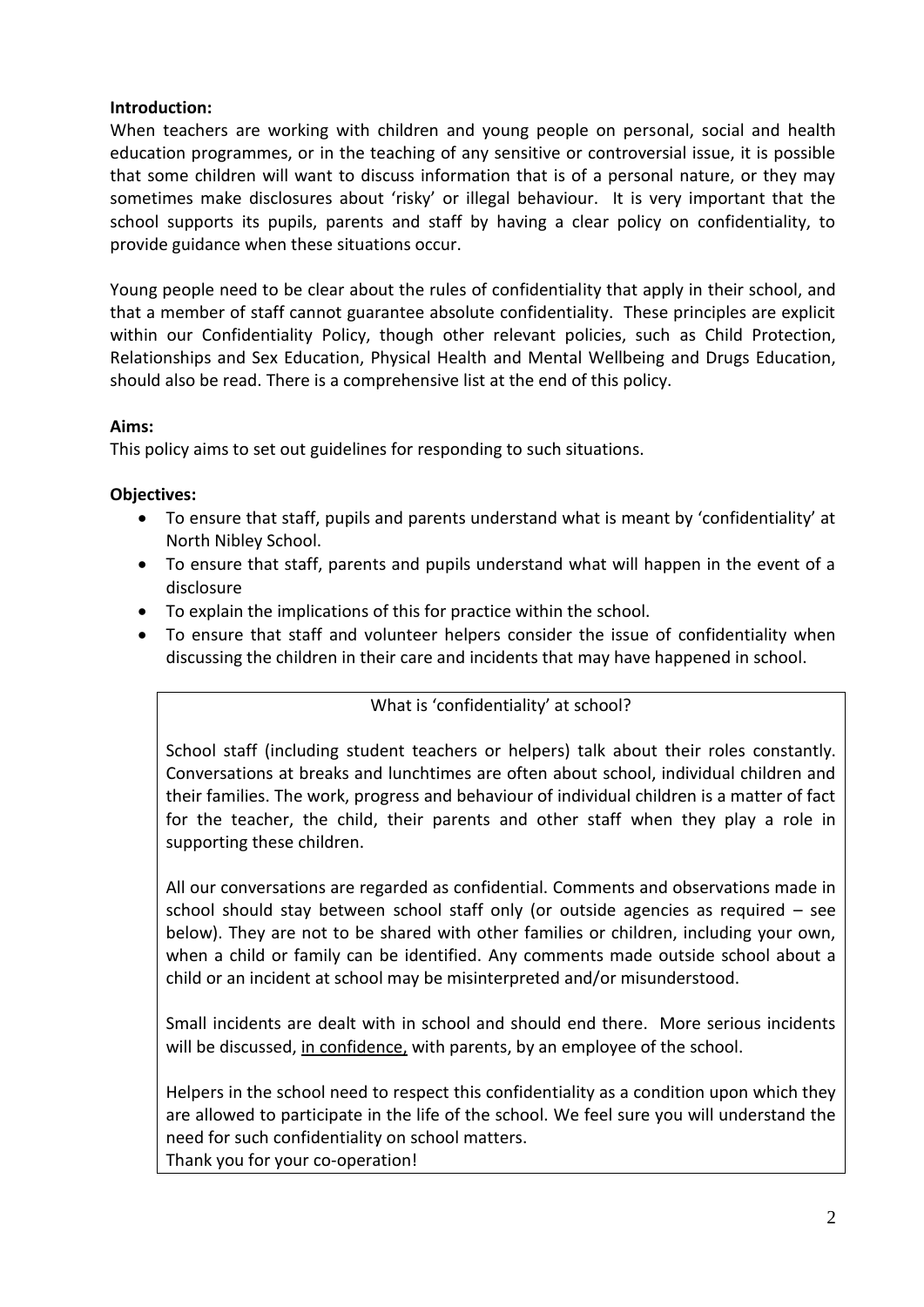#### **Guidelines for practice:**

This policy is particularly relevant to the teaching of Personal, Social Health and Relationships Education (including Physical Health and Mental Wellbeing), Drug Education and Relationships and Sex Education. However, it covers all situations both in and outside the classroom.

- 1. 'Ground Rules' will be made explicit in lessons whenever appropriate. These Rules will include the following:
	- We will respect each other's views
	- We will listen carefully to one another
	- There will be no put-downs!
	- We will not name names or talk about things that are very personal to us. If I (the teacher) thinks that someone has said something that makes me think they are being hurt in some way or are not safe, I will have to talk to someone else about it.
	- When the lesson is tackling particularly sensitive matters such as puberty, sex or drug education, we will add another rule which is that:
	- 'Whatever we talk about in this lesson will stay between us. No gossiping in the playground!'
- 2. The school will ensure that staff cannot ever give unconditional confidentiality
	- Following the guidance in our Child Protection policy, where information of a sensitive nature is disclosed, this must be treated seriously and with sensitivity. Under no circumstances must a promise be made that a teacher will not tell anyone else and the teacher must explain that in order to help, they may need to talk to other people. If a child discloses information that indicates that they may be at risk of abuse, neglect or harm, the teacher must seek further advice as indicated in our Child Protection Policy.
	- In the following circumstances we will always break confidentiality:
		- \* Immediate risk of harm to wellbeing, including safeguarding concerns
		- \* Illegal activity
		- \* Prevention of terrorism
		- \* A third party is at risk of abuse or neglect
		- \* When you have been subpoenaed to a Court of Law
- 3. Our procedure following a disclosure will be:
	- a) We will agree with the child who we will talk to and what we will say.
	- b) We will explain how we will continue to support them through the process.
	- c) 'Confidentiality' also refers to protecting the information we hold about the pupils in this school and their families. All staff will endeavour to maintain confidentiality when appropriate, for example by considering the conversations they have about pupils and their families, the purpose of these conversations and where these take place. All students and helpers at the school will be made aware of this through our confidentiality Statement (see below)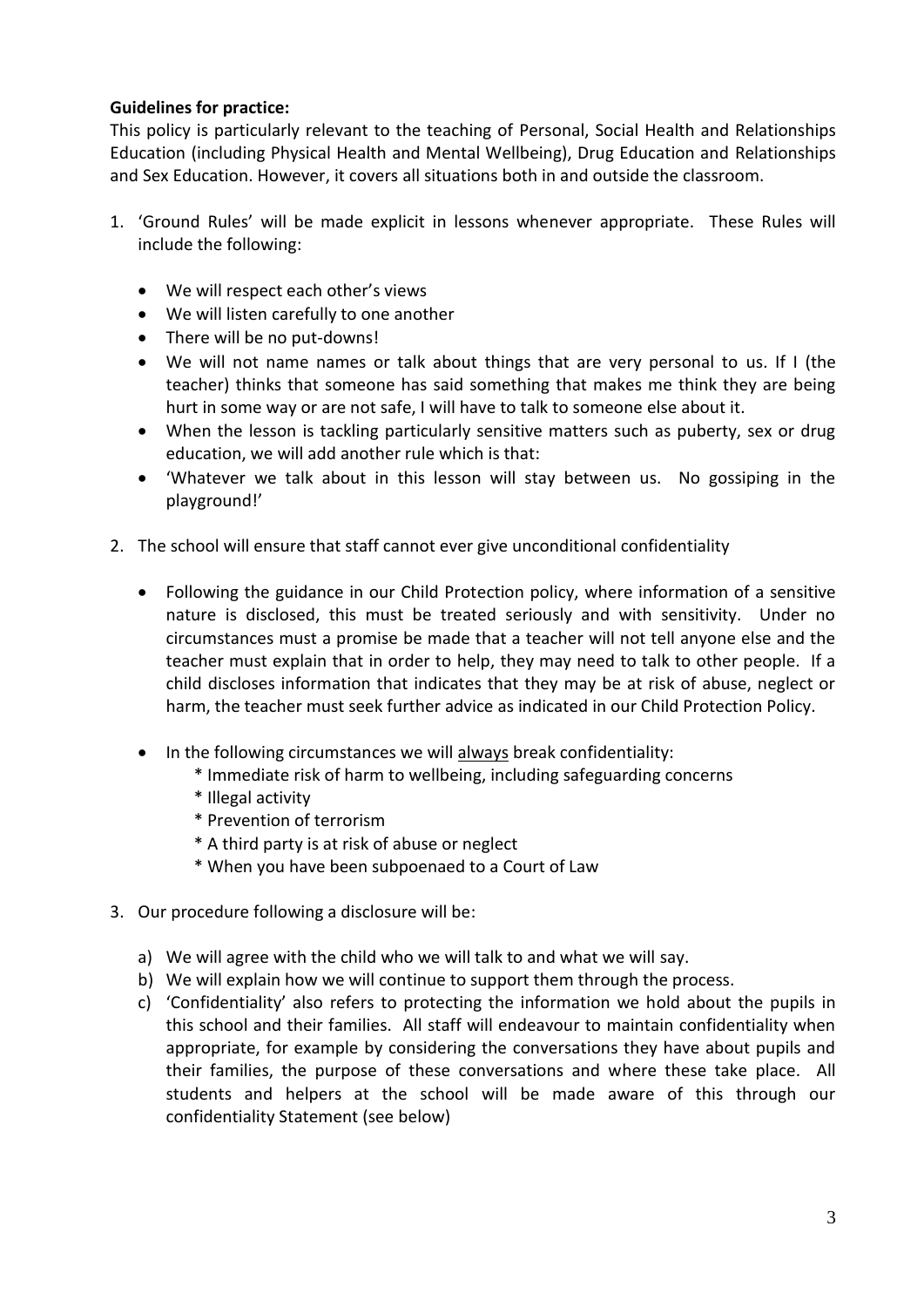#### **How we are meeting these objectives:**

- 1) All staff working at North Nibley School will be made aware of the contents of this policy and the implications of it for their everyday practice.
- 2) All parents will be made aware of this policy and its contents.
- 3) All external agencies working in school to deliver elements of PSHCE, Relationships and Sex Education, Physical Health and Mental Wellbeing will be made aware of this policy and its contents. When working with the whole class or groups of children, their practice will be covered by this policy. When working with individual children or families, they will be bound by their own professional code of conduct.

#### **Cross-policy referencing:**

It is noted that the following documents include aspect-specific guidance on confidentiality. Should the guidance therein prove to be at variance with this policy, then the Finance and Resources committee will arbitrate. Please point out any contradictions as we continue our programme of policy review.

Acceptable Use of Technology and Social Media (Code of Conduct) Anti-bullying, Anti-hate & Anti-radicalisation Assessment & Target Setting Attendance Behaviour in School Policy Child Protection Policy and Procedures Children Missing Education Complaints Policy Confidentiality Data Protection Designated Teacher (Children-In-Care) Drugs Education and Management Early Years Foundation Stage E-Safety Policy Freedom of Information Governor Handbook Governor Visits Health and Safety Health Education HIV+AIDS Image-Use Policy Initial Teacher Training Keeping Children Safe in Education Mental Health and Wellbeing Online-Safety Relationships and Sex Education Policy Special Educational Needs & Disabilities Staff - Safer Recruitment, Selection and Induction

Staff Code of Conduct Staff Discipline, Conduct and Grievance Policy Staff Handbook Supporting Pupils with Medical Conditions Volunteer Handbook Whistleblowing